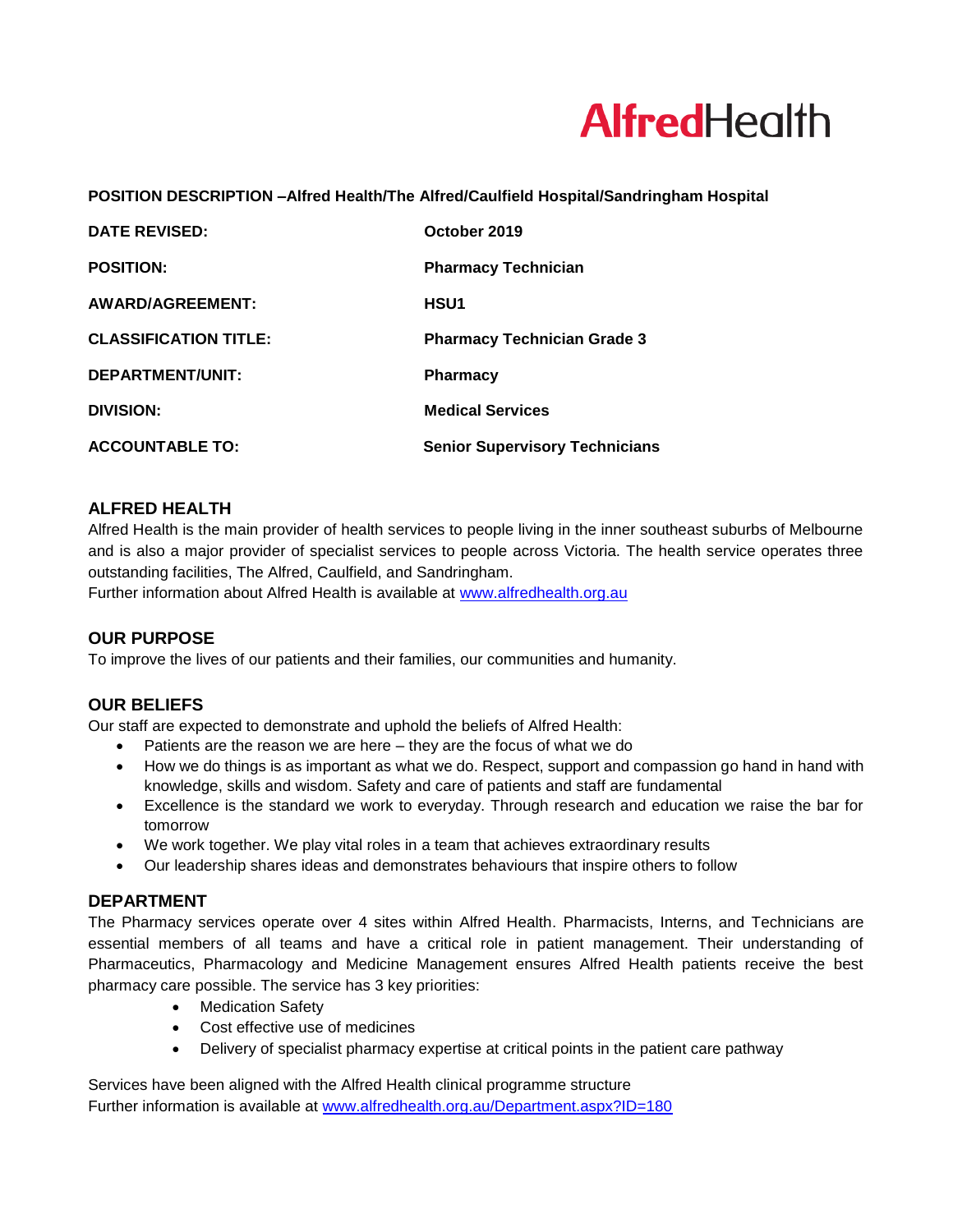## **POSITION SUMMARY**

The Grade 3 Pharmacy Technician is an advanced practitioner and supports the pharmacy service by completing technical tasks including those in specialised areas. This position works across Alfred Health sites and has a key role in the preparation and supply of medications and assisting with training and supervision.

- Will have, or is working towards, a certificate IV in Hospital Health Services Pharmacy Support or equivalent plus a minimum of three years full time experience as a qualified pharmacy technician.
- To work in a rotational capacity across Alfred Health in all operational areas, this includes but is not limited to: dispensaries, outpatient services, aseptic services and manufacturing, PBS claiming, and Alfred centre on a roster basis. Start and finish times will vary as required by the applicable service.
- To complete all required training and competency assessments in the designated timeframe.
- To complete all work undertaken in a timely and accurate fashion and to be accountable for all own actions.
- To refer to appropriate staff when required.
- To participate in the weekend and public roster.

### **KEY RESPONSIBILITIES:**

The following key responsibilities are meant as a guideline of the post and complement individual objectives. Key objectives will be reviewed periodically in line with service priorities and the department's annual business objective.

### **Medication Supply**

- Accurately and timely typing and assembly of outpatient prescriptions, medication orders and discharge prescriptions including dose administrations aids according to department policies, procedures and turnaround times.
- Produce medication charts, and other written information for patients.
- Organise medications for posting or courier as required.
- Deliver urgent medication to wards as requested.
- Complete the final accuracy check of medications according to local and legislative requirements.
- Order and deliver DDs if requested by the supervisory senior technician or pharmacist.
- To participate in stock management processes to identify and resolve stock discrepancies.
- Facilitate medication returns.

## **Manufacturing and sterile preparation**

- Following completion of the training program; preparation, formulation, organisation, and manufacture of sterile and non sterile preparations including cytotoxics
- Filling of resuscitation boxes.

### **Procurement/stock management**

- To assist with ordering, receiving and unpacking deliveries.
- Transfer stock between locations as per department procedures.
- Assess and recycle medicines as per procedures.
- Replenish and rotate stock holding as required according to departmental procedures.
- Participate in expiry date checking according to departmental procedures.
- Monitor storage conditions as required according to departmental policies and procedures.
- Participate in yearly stock take.
- Liaise with the senior pharmacy technician within area when minimum or maximum levels of stock may need to be amended to ensure optimum stock is held in pharmacy.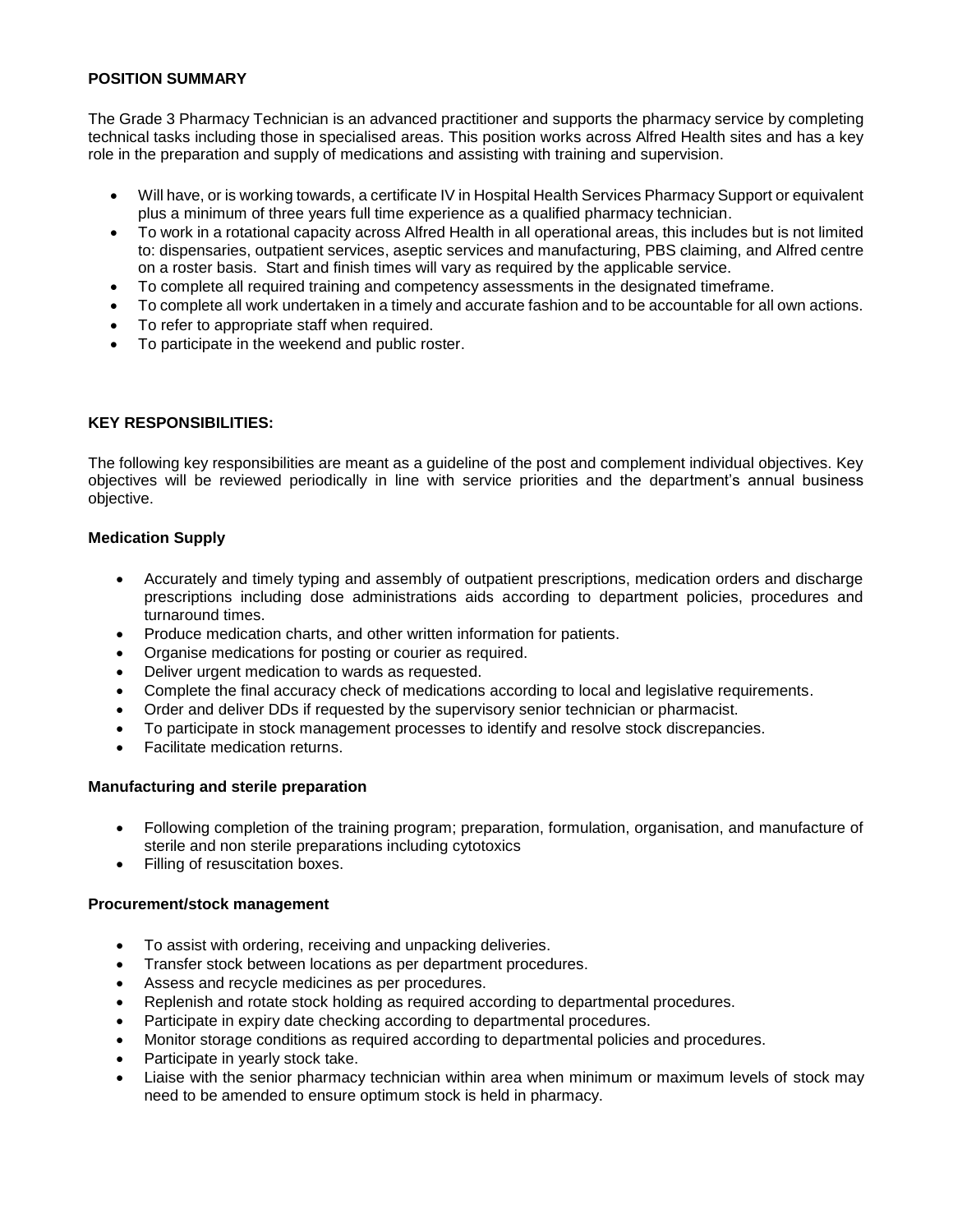## **Quality, safety, risk and improvement:**

- Comply with the actions set out in the relevant section(s) of the OHS Roles and Responsibilities Guideline.
- Maintain an understanding of individual responsibility for patient safety, quality & risk and contribute to organisational quality and safety initiatives
- Follow organisational safety, quality & risk policies and guidelines
- Maintain a safe working environment for yourself, your colleagues and members of the public. Minimise hazards in the working area and report any identifiable hazards to your senior.
- Escalate concerns regarding safety, quality & risk to appropriate staff member
- Promote and participate in the evaluation and continuous improvement processes.
- Comply with Alfred Health mandatory continuing professional development requirements.
- Comply with requirement of National Safety & Quality Health Service Standards and other relevant regulatory requirements.
- Ensure compliance with relevant Alfred Health clinical and administrative policies and guidelines.
- Comply with relevant privacy legislation and protect confidential information from unauthorised disclosure and do not use, disclose or copy confidential information except for the purpose of and to the extent necessary to perform your employment duties at Alfred Health.
- Comply with Alfred Health medication management and medication safety policies and guidelines.
- Relieve other technicians within the department and on other Alfred Health sites

# **Working Relationships & Communication**

- Develop and maintain good working relationships with staff within and outside the department.
- Work closely with the senior supervisory technician to ensure all work is completed in a timely way and in accordance with specific monitoring, instructions or legal requirements.
- Attend and contribute to team meetings as requested.
- Liaise with relevant staff on medicine supply and storage issues.
- Be familiar with departmental escalation process.

# **Personal and Professional Development**

- Timely completion of all mandatory training required for your position.
- Actively contribute to your own annual Performance Management Review.
- Identify own gaps in training and/or education and bring to the attention of the Senior Technician.
- Participate in ongoing learning and development.

# **Safety, Reporting and Quality Assurance**

- Participate in data collection, generation and analysis of reports for audit, quality improvement, KPIs or research purposes, for example, medication usage and collation of tracking of high cost drugs, imprests, non-imprest supplies and returned medication.
- Ensure records are maintained as per local standard operating procedures.
- Ensure all documentation filing including medicines related records is kept up to date and archived as necessary, following legal requirements for the retention of pharmaceutical and other records.
- Ability to apply good manual handling technique.
- Actively contribute to the review, development and implementation of procedures, services and quality improvements.
- Adhere to Alfred Health procedures for the safe storage and disposal of medicines, and other hazardous substances stored and supplied from the pharmacy.
- Bring to the attention of the Senior Supervisory Technician any supply problems to avoid patients missed dose.
- Feedback dispensing errors in a constructive manner to support reflection and learning.
- Assist with OH&S walk around(s) and audits as required.
- Prepare financial reports as necessary.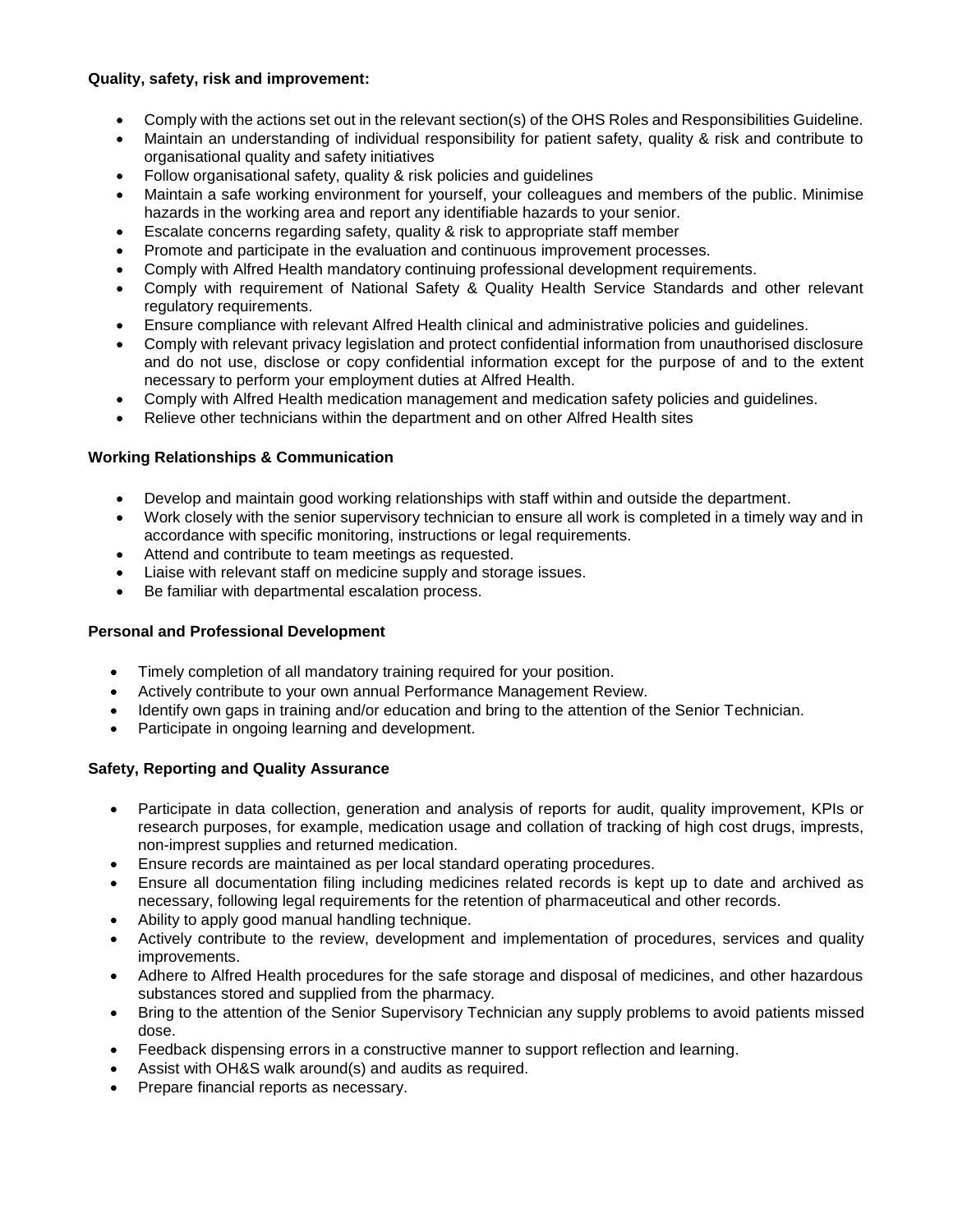## **PBS Claim**

- Participate in PBS procedures to ensure the claim is carried out quickly, efficiently and maximising reimbursement within target time with support from senior pharmacy technicians.
- Contribute to continuous quality improvement affecting PBS claim to ensure all members of pharmacy staff are aware of the requirements for PBS claiming.

### **General**

- Assist the Senior Supervisory technician with training, supervision and orientation of other pharmacy technicians and new staff members.
- Deputise in the absence of the Senior Supervisory Technician.
- Provide an effective handover to colleagues prior to Annual Leave or ADOs.
- Provide information to other health professionals within limits of job role and represent the Pharmacy Department when required to attend communication meetings outside and inside the Hospital.
- Work closely with the Senior Pharmacy Technician to continuously improve the efficiency and effectiveness of the Operational Service.
- Assist the Senior Pharmacy Technician in general administrative responsibilities.

### **OTHER REQUIREMENTS FOR ALL ALFRED HEALTH STAFF:**

- Ensure compliance with relevant Alfred Health clinical and administrative policies and guidelines.
- Provide technicians working in Aseptic Services with appropriate supervision, training and instruction in accordance with Alfred Health policies.
- Comply with relevant privacy legislation.
- Protect confidential information from unauthorised disclosure and not use, disclose or copy confidential information except for the purpose of and to the extent necessary to perform your employment duties at Alfred Health.
- Comply with Alfred Health medication management and medication safety policies and guidelines.
- In this position you must comply with the actions set out in the relevant section(s) of the OHS Roles and Responsibilities Guideline.
- Research activities will be undertaken commensurate with the role

### **Key Capabilities/Abilities:**

- Responsible, thorough, and a team player.
- Ability to demonstrate initiative, organisational qualities.
- Ability to initiate and implement change.
- Excellent verbal and written communication skills.
- Concentration, accuracy and attention to detail, ability to work under pressure, motivate staff and meet deadlines.
- Good time management skills and demonstrated ability to prioritise workload to maximise service delivery.
- Good customer relations and communication skills with the general public
- Ability to communicate and co-ordinate with other health professionals and departments
- Ability to troubleshoot problems and implement solutions.